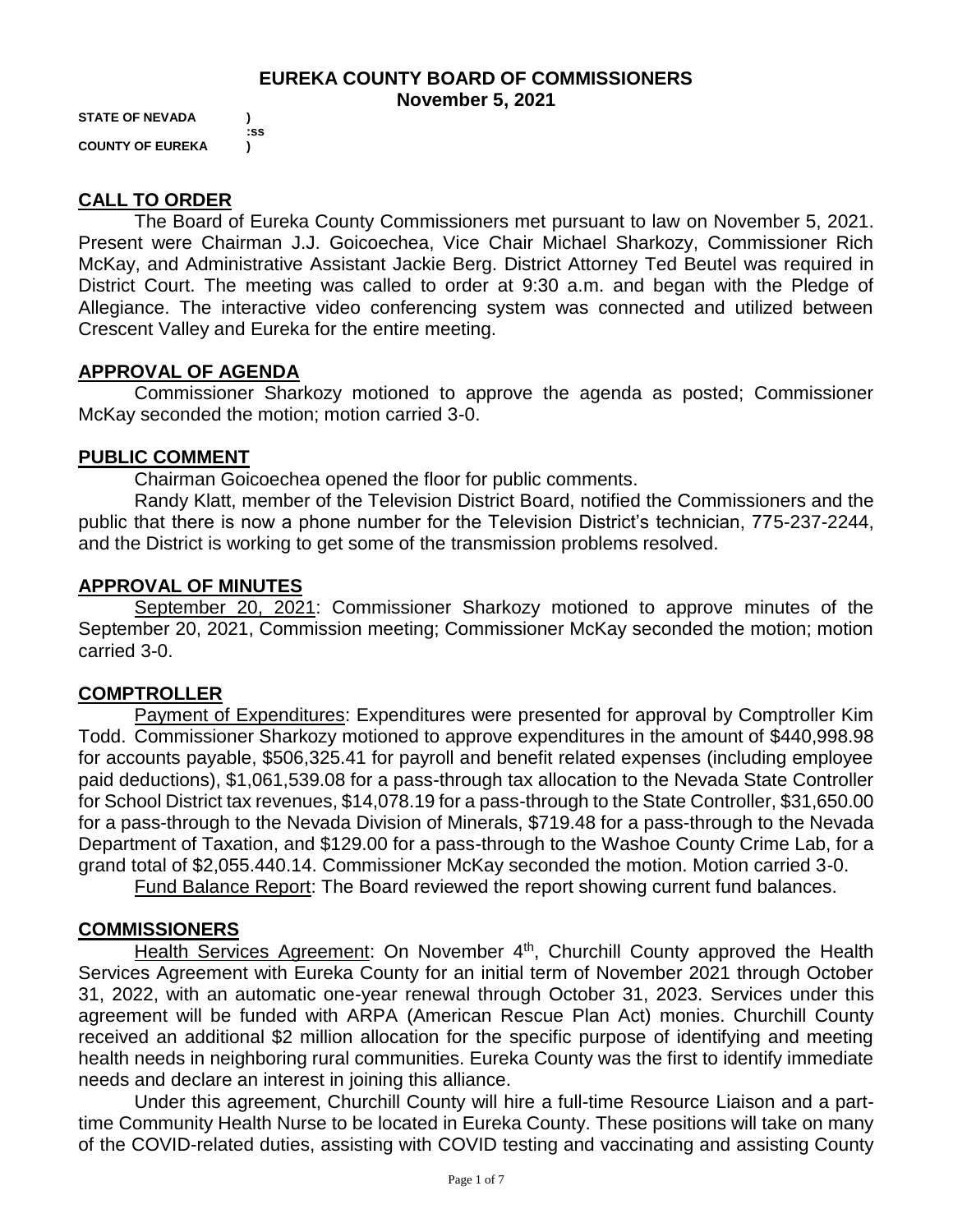staff with management of other health related duties, including indigent services and home health services.

Commissioner Sharkozy motioned to approve and sign the Interlocal Agreement Between the County of Churchill and the County of Eureka for the Provision of Health Related Services. Commissioner McKay seconded the motion. Motion carried 3-0.

Assistance for Counseling: Pursuant to State law and Eureka County Code, Eureka County provides financial assistance, up to \$1,000.00, for counseling of certain crime victims. The District Attorney's office received an application which met the criteria for this assistance.

Commissioner Sharkozy motioned to approve the application of an individual for financial assistance for counseling up \$1,000.00 in accordance with Eureka County Code, Title 11, Chapter 30. Commissioner McKay seconded the motion. motion carried 3-0.

MCAC Appointment: Letters were received from Shealene French, Miles Umina, and Jackie Berg stating interest in being appointed to the vacant "County Employee" seat on the Medical Clinics Advisory Committee. Ms. Berg has served as committee secretary since MCAC was formed in 2012, but stated she is interested in taking on a more active role.

Commissioner Sharkozy motioned to appoint Jackie Berg to the Medical Clinics Advisory Committee for a two-year term ending December 31, 2023. Chairman Goicoechea seconded the motion. Motion carried 2-1. Commissioner McKay voted against the appointment, stating he would have supported appointing an employee from EMS or the Sheriff's Office.

### **SENIOR CENTERS**

Update Report: Senior Center Program Director Millie Oram reported on activities at the Eureka Senior Center and Fannie Komp Senior Center. In October, Eureka served 756 meals and Crescent Valley served 729 meals. Total deposits for the month were \$8,297.00.

### **SHERIFF**

Award Presentation: Sheriff Jesse Watts said he was humbled and honored to present awards in recognition of the dedicated men and women of the Eureka County Sheriff's Office. He noted that some were not able to attend, and their awards will be presented at the November 19<sup>th</sup> meeting. The Sheriff first presented Undersheriff Tyler Thomas with a management certificate from the Nevada Commission on Peace Officers Standards & Training.

Sheriff Watts then presented Undersheriff Tyler, in the presence of many family and friends, with a Medal of Valor. Referencing an incident earlier in the year, in which the Undersheriff returned gunfire, the Sheriff stated the medal is awarded when *"a department member selflessly gives his or her life in the line of duty or distinguishes him or herself by a performance or an act of courage involving extreme risk or eminent danger to life above and beyond the call of duty."*  The Sheriff remarked that this medal has never been awarded by the Sheriff's Office before.

Out-of-State Travel for Undersheriff: Undersheriff Thomas has been enrolled in the Staff & Command College since May with numerous videos and assignments, and sought permission to travel to Alabama to complete the last phase of the training.

Commissioner Sharkozy motioned to approve out-of-state travel and per diem for Undersheriff Thomas to travel to Alabama, January 16-29, 2022, to attend training at the Staff & Command College. Commissioner McKay seconded the motion. Motion carried 3-0.

Out-of-State Travel for Sheriff: Sheriff Watts requested authorization to travel to Alabama for the Undersheriff's graduation.

Commissioner Sharkozy motioned to approve out-of-state travel and per diem for Sheriff Watts to travel to Alabama, January 26-29, 2022, to attend the Undersheriff's graduation from Staff & Command College. Commissioner McKay seconded the motion. Motion carried 3-0.

Out-of-State Travel for Sheriff: The Sheriff requested authorization to attend the COPS (Concerns of Police Survivors) Conference, stating he will only need per diem as COPS is paying for travel and lodging.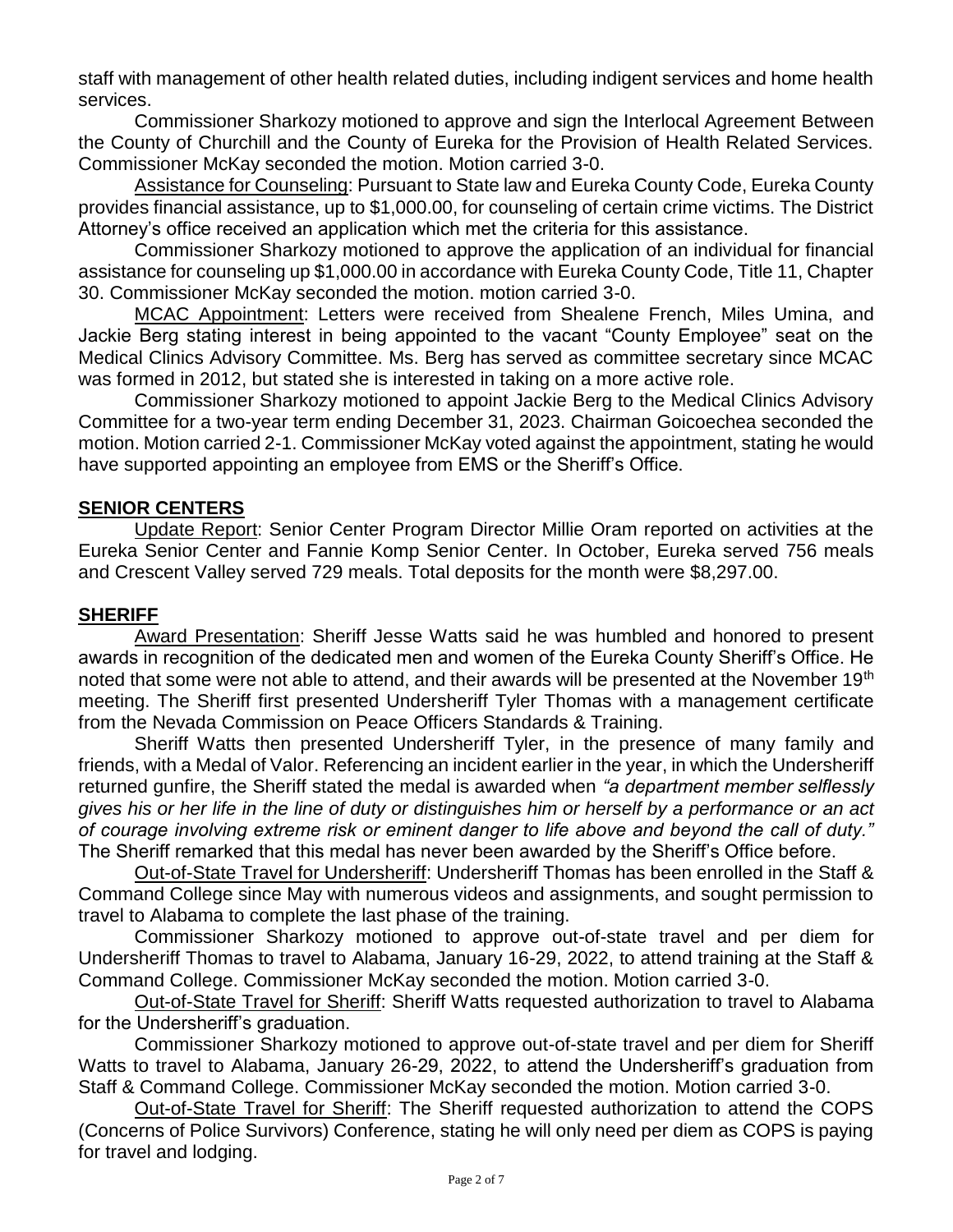Commissioner Sharkozy motioned to approve out-of-state travel for Sheriff Watts to attend the COPS National Conference on Law Enforcement Wellness & Trauma in Oklahoma City, Oklahoma, November 11<sup>th</sup>-14<sup>th</sup>, with all expenses other than per diem paid by COPS. Commissioner McKay seconded the motion. Motion carried 3-0.

Statement by Sheriff Watts: Sheriff Watts made the following statement, *"I was going to do a prepared statement, and I'm just going to go off the hip and just say that I would like to say thank you to the citizens for the support during the recall. I'd also like to say thank you to the people that filed recall and the issues that were brought up, and I hope that we can take a unified front and come together to fix these said issues, because they've never been brought to me before. And I'm willing to meet in the County Commission meetings. I'm willing to meet in my office. I'm going to make myself available any time, any place, to make sure that we as the people that serve the people are truly doing it for the right reasons, and we can make that mission one mission of serving the citizens. Thank you."* 

# **SEARCH & RESCUE**

Out-of-State Travel: Arnold Pena, Search & Rescue Commander Southern Division, submitted a request for out-of-state travel and tuition costs for three volunteers to attend rescue training in North Carolina. The volunteers will pay their own travel, lodging, and food expenses.

Commissioner Sharkozy motioned to approve out-of-state travel and tuition costs totaling \$5,085.00 (\$1,695.00 per student), to be paid with monies budgeted for Search & Rescue (010- 034-53010-078) in the Sheriff's budget, for three volunteers to attend the American Emergency Response Training's Advanced Technical 70-hour Rescue Course on the USS North Carolina BB-55 Battleship, January 23-29, 2022. Commissioner McKay seconded the motion. Motion carried 3-0.

## **IT DEPARTMENT**

IT Update: IT Director Misty Rowley reported on IT projects and activities. Syber Networks was in Eureka earlier in the week and assisted on several projects.

Sheriff's Office: Two new switches were programmed and installed, and three new workstations were set up at the Sheriff's Office.

Justice Court: A panic button was installed and a new workstation was set up for Justice Court.

Eureka Clinic: Fiber was tested at the Eureka Clinic to verify adequate connection speeds. It was determined that the internet issues were caused by William Bee Ririe's firewall, so the hospital's IT person will need to address it.

County Facilities: Punch down cables were installed at the Eureka Library and Crescent Valley Library and fiber was tested. Several WiFi access points were manually updated. All network switches and routers were updated to the latest operating systems. The IT Department is walking various County facilities to get accurate quotes for recabling the buildings.

The IT Department will assist AT&T when they return on November  $18<sup>th</sup>$  to complete the final cutover from copper PRI (primary rate interface) to fiber PRI.

Crescent Valley Internet Solution: At the last meeting Ms. Rowley explained that, pending re-bid of the E-rate fiber projects in Crescent Valley, AT&T has offered a temporary internet solution for County facilities in the form of enterprise level hotspots, which use routers with higher security capabilities. This will require purchase and installation of cellular equipment, which also qualifies for E-rate funding.

Commissioner McKay motioned to approve purchase of cellular equipment for the Eureka County Fiber Expansion Project as a temporary broadband solution in Crescent Valley, for an amount not to exceed \$12,596.00 (\$10,496.25 plus 20% contingency for equipment) with an additional not to exceed amount of \$10,000.00 for labor, utilizing monies budgeted for fiber optics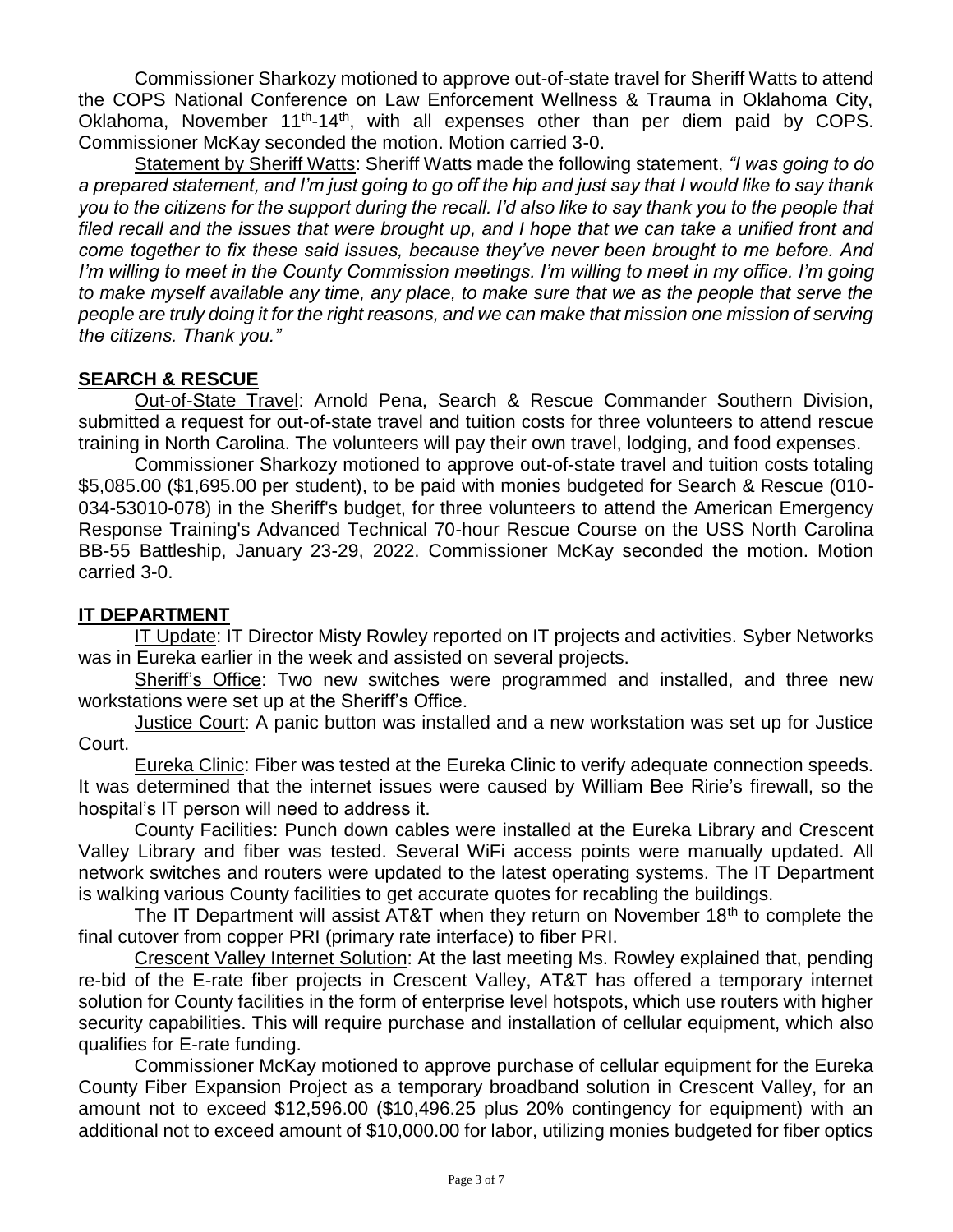(042-140-55010-204) in the Capital Projects Fund. Commissioner Sharkozy seconded the motion. Motion carried 3-0.

Grant Writer: Ms. Rowley submitted a letter to the Board supporting use of grant funding for the County to build internet infrastructure, separate from the County's infrastructure, that could benefit all citizens. Eureka County would not become an ISP (internet service provider), but could offer use of the infrastructure to private companies. The company(ies) would provide the equipment necessary to reach and serve the customers.

Ms. Rowley requested authorization to seek a qualified grant writer as an independent contractor since the level of grant monies needed to accomplish this will be substantial.

Commissioner Sharkozy motioned to authorize the IT Department to seek a qualified contractor for the limited purpose of identifying and applying for grants for broadband infrastructure. Commissioner McKay seconded the motion. Motion carried 3-0.

Business Continuity Technologies Contract: Ms. Rowley negotiated a different level of services with BCT, noting the new contract will continue until services are again renegotiated or terminated with 30 days written notice by either party.

Commissioner Sharkozy motioned to ratify the contract extension with Business Continuity Technologies with renegotiated hybrid custom managed services for a reduced monthly rate of \$2,500.00. Commissioner McKay seconded the motion. Motion carried 3-0.

Syber Networks Contract: Ms. Rowley requested renewal of another agreement that allows Eureka County to engage additional IT services from Rory Jackson of Syber Networks LLC, wherein BCT agrees it will not enforce a non-solicitation clause in its contract. This agreement will run concurrently with the BCT contract.

Commissioner Sharkozy motioned to approve the agreement between Eureka County, Business Continuity Technologies, and Syber Networks LLC, for continued IT services and support. Commissioner McKay seconded the motion. Motion carried 3-0.

### **ROAD DEPARTMENT**

Report on Activities: Assistant Public Works Director Raymond Hodson reported on Road Department projects and activities. The southern crew is blading Mustang Road, Sadler Road, and Antelope Road taking advantage of the recent precipitation. A blade has been working in Grass Valley and is nearly done there. Crews have been hauling water quite a distance for that project, since the mine has shut down its water source. Water was also hauled to the contract blade on 3 Bars Road and Roberts Creek Road. Crews cleaned several cattle guards on the Segura Road and have been sweeping and mowing in that valley.

The northern crew finished blading Rose Ranch Road and Willow Corral Pass and has moved on to Maggie Creek Road. Several culverts will be installed shortly on Rose Ranch Road. A winter gravel haul is planned for Rose Ranch Road and Willow Corral Pass.

All sprinkler systems and water meters have been winterized. Soil sterilant is being spread around fire hydrants and other areas to get a jump on weed control next spring. The operator position in Crescent Valley was filled by an employee transfer from the water department.

Snow Removal: Mr. Hodson commented on the substantial snow storm at the end of October. Despite careful preparations, he said the first snowfall can be a challenge. It was a wet heavy snow with the added difficulty of a power outage during the storm. Mr. Hodson asked residents to understand that the County is willing to help by plowing driveways, but roads and public areas, such as the airport, are priorities. During heavy or repeated snowstorms, it may take a day or two to get around to driveways and walkways. Mr. Hodson encouraged people to avoid parking on the street and to avoid using street frontage for vehicle or trailer storage when plows are running.

Crescent Valley Town Center: Mr. Hodson reported that the Crescent Valley Town Center is open on Tuesdays and Thursdays from 10:00 a.m. to 2:00 p.m., but occasionally staff may be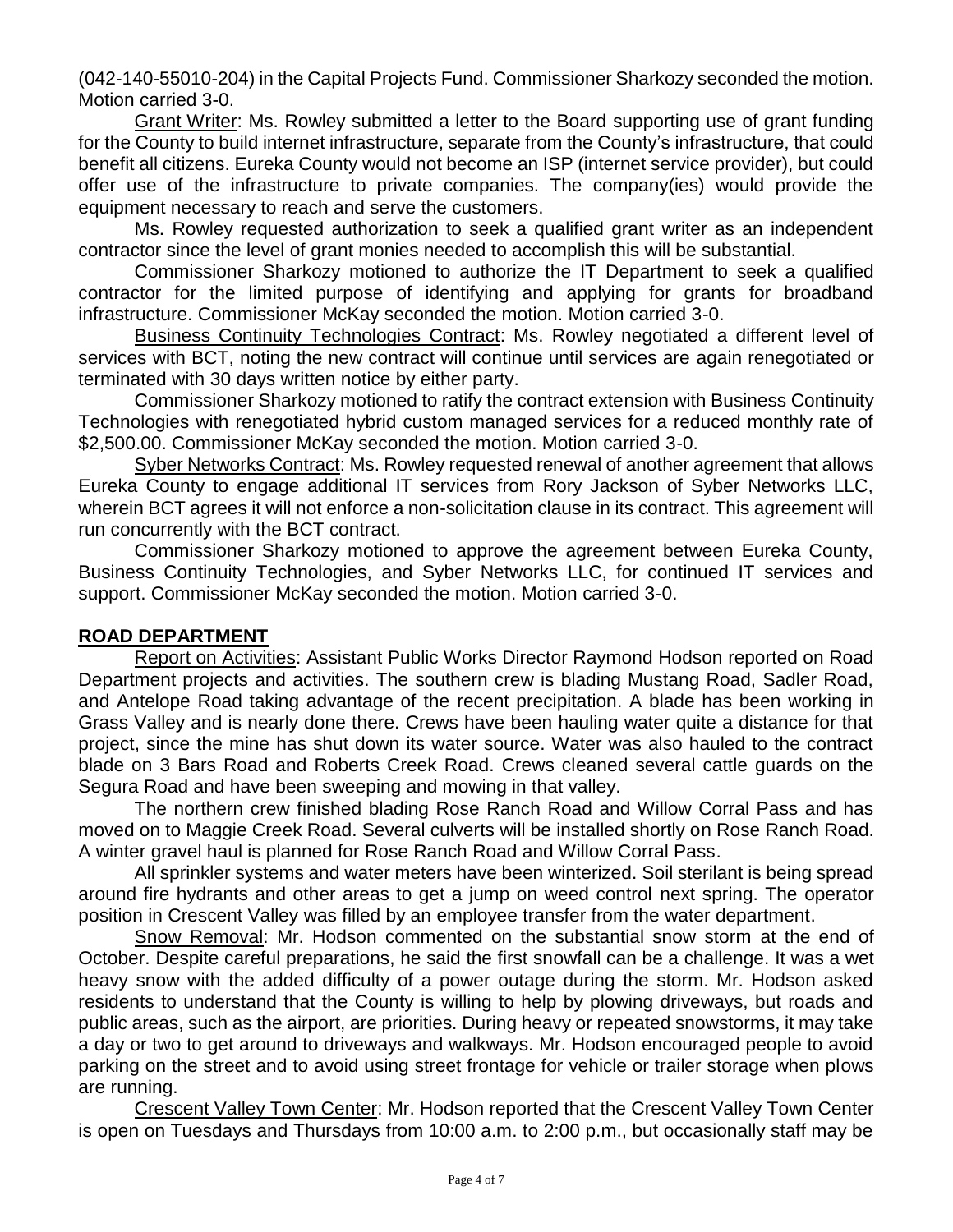called away from the office. When this occurs, a sign will be placed on the door with a phone number where someone can be reached for assistance.

October Free Dump Days: The Free Dump Days were again a big success. There were five Saturdays in October, so it was a good opportunity for residents to take advantage of the free dumping.

### **PUBLIC WORKS**

Public Works Update: Public Works Director Jeb Rowley reported on Public Works projects and activities.

Vaccines: The vaccine POD (Point of Dispensing) at the Vandal Athletic Center was a success, with 66 COVID shots and 12 flu shots given. Remaining inventory from the event (about 20 COVID vaccines) is available at the Eureka Clinic. Mr. Rowley thanked everyone who participated in the event.

Mr. Rowley said the latest order of rapid tests has been delayed. The vendor has assured that the order is still active and a tracking number will be available soon. If testing levels remain stable, including student athlete testing, the current inventory should be sufficient for two weeks.

Chairman Goicoechea said he plans on working with the school to move athlete testing to Mondays in the event Binax test inventory runs low and mail-out PCR tests must be used.

Miscellaneous: Delta Fire Systems will be in Eureka soon to replace and upgrade fire panels at the Eureka Senior Center and the Eureka Clinic. Crews are doing flushing maintenance of the sewer main after some reports of blockage. Mr. Rowley is reviewing the first draft of the landfill volumetric survey completed by Lumos & Associates. He is working with Wilkin Trucking to establish a road maintenance Memorandum of Understanding for Rose Ranch Road.

Eureka Canyon Subdivision: Summit Engineering is reviewing access and utility easements at the subdivision and will prepare necessary maps and documents for the County to update and ensure accuracy of subdivision records.

Hiring Freeze Waiver – Technician: A Hiring Freeze Waiver Justification was submitted for the vacant technician position in Crescent Valley due to an employee transfer.

Commissioner Sharkozy motioned to waive the hiring freeze and authorize Public Works to fill the position of Public Works Technician I in Crescent Valley. Commissioner McKay seconded the motion. Motion carried 3-0.

### **CRESCENT VALLEY VOLUNTEER FIRE DEPARTMENT**

Parade of Lights: Eldon Brown requested \$500.00 to purchase prizes – gift cards for 1<sup>st</sup>  $($200.00)$ ,  $2<sup>nd</sup> ($150.00)$ , and  $3<sup>rd</sup>$  place (\$100.00) – for the Parade of Lights event scheduled in Crescent Valley on December 11<sup>th</sup>. Gift cards will total \$450.00 and the extra \$50.00 will cover activation fees.

Commissioner Sharkozy motioned to approve the request for \$500.00 to be issued to Eldon Brown from the North End Activity Fund to purchase prizes for the Crescent Valley Parade of Lights. Commissioner McKay seconded the motion. Motion carried 3-0. 10.24.19

### **NATURAL RESOURCES**

Report on Activities: Natural Resources Manager Jake Tibbitts reported on recent activities and meetings.

Diamond Valley Adjudication Hearing: Mr. Tibbitts has spent much of the past week attending the Diamond Valley adjudication hearing in District Court. The hearing will continue the following week and then there will be a break until March.

Upcoming Meetings: Upcoming meetings include the Fallon Range Training Complex Intergovernmental Executive Committee on November 8<sup>th</sup>; a Nevada Division of Water Resources hearing on proposed regulations November 10<sup>th</sup>; Central Nevada Regional Water Authority on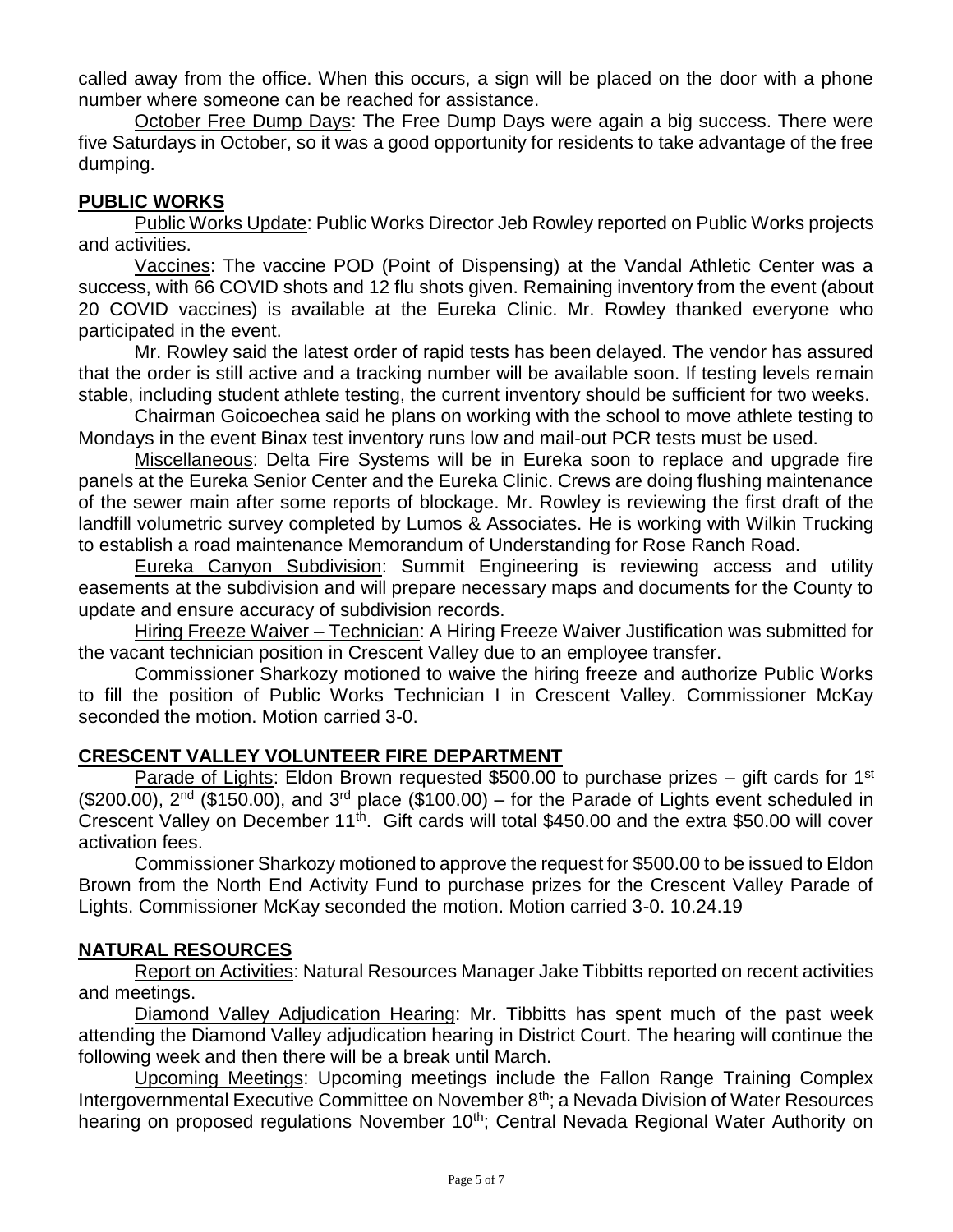November 12<sup>th</sup>; an N6 Grazing Board meeting in Eureka on November 15<sup>th</sup>; and the Natural Resources Advisory Commission on November 17<sup>th</sup>.

Goldrush Mine Project: The Administrative Draft EIS for Nevada Gold Mine's Goldrush Mine Project is currently under review by cooperating agencies, before final release to the public.

Ormat Crescent Valley Geothermal Exploration Project: Mr. Tibbitts provided a copy of Ormat's Operations Plan for the Crescent Valley Geothermal Exploration Project. Mr. Tibbitts explained that this project is simply exploration. If a reliable resource is identified, a separate permitting process will be needed for development of a power plant. The exploration is in an area of checkerboard land, and exploration will take place on both public and private land. Ormat has begun drilling one well under a lease for privately owned land.

Mr. Tibbitts stated that Ormat is a very reputable company. He explained the drilling will access the geothermal aquifer, which is different than the alluvium water that feeds the Crescent Valley municipal water system. Ormat has stated an interest in upgrading and widening some of the access roads, on which the County holds a prescriptive right-of-way (RS 2477).

The deadline for scoping comments is November 18<sup>th</sup>, and Mr. Tibbitts prepared a letter outlining the County's comments and recommendations. The letter asks that Eureka County be involved, with cooperating agency status, as the BLM prepares the Environmental Assessment for this project. It asks that the County's plans and policies be considered, and asks for close coordination as matters of importance to Eureka County are addressed, including water resources, wildlife, noxious weeds, vegetation, socioeconomics, and roads and access.

Commissioner Sharkozy motioned to send the comment letter to the BLM, Tuscarora Field Office, for consideration in preparation of an Environmental Assessment for the proposed Ormat Crescent Valley Geothermal Exploration Project. Commissioner McKay seconded the motion. Motion carried 3-0.

MOU for FRTC Intergovernmental Executive Committee: The US Navy sent a Memorandum of Understanding for establishment of the Fallon Range Training Complex Intergovernmental Executive Committee, stating that IEC members can sign the MOU at the Committee's meeting on November 8<sup>th</sup>. Chairman Goicoechea is County representative on the IEC and Mr. Tibbitts is the alternate.

Commissioner McKay motioned to authorize Chairman Goicoechea to sign the Memorandum of Understanding for the Fallon Range Training Complex Intergovernmental Executive Committee. Commissioner Sharkozy seconded the motion. Motion carried 3-0.

### **CORRESPONDENCE**

Correspondence was received from: District Attorney Ted Beutel (2); Natural Resources Manager Jake Tibbitts; County Advisory Board to Manage Wildlife; IT Director Misty Rowley; Medical Clinics Advisory Committee; Shealene French; Miles Umina; Jackie Berg; Crescent Valley Town Advisory Board (2); Northeastern Nevada Regional Development Authority; Central Nevada Regional Water Authority; N6 Grazing Board; Mt. Wheeler Power; Public Utilities Commission of Nevada (2); Nevada Div. of Environmental Protection; Allison MacKenzie Ltd.; Nevada Dept. of Health, Div. of Public & Behavioral Health; Nevada State Historical Preservation Office; UNR CABNR newsletter; UNR NEAP Network newsletter; UNR UCED newsletter; US Dept. of the Interior-BLM (2); Elected Officials to Protect America; CML Security; National Assoc. of Counties (multiple); Governing E-news (multiple); and America First Policy Institute (multiple).

Commissioner Reports: Chairman Goicoechea reported that he has spent a lot of time over the past week working with fellow proponents of *"The Path Forward…"* on a letter to US Department of the Interior Secretary Deb Haaland concerning wild horse management. Eureka County and others agreed to endorse and sign on to the letter, which has been a work in progress. With the tremendous push lately to get away from large gathers and rely on smaller gathers and fertility control, this letter is timely and the proponents have requested an in-person meeting with Secretary Haaland. The letter agrees that fertility controls, done right, are needed but will not be